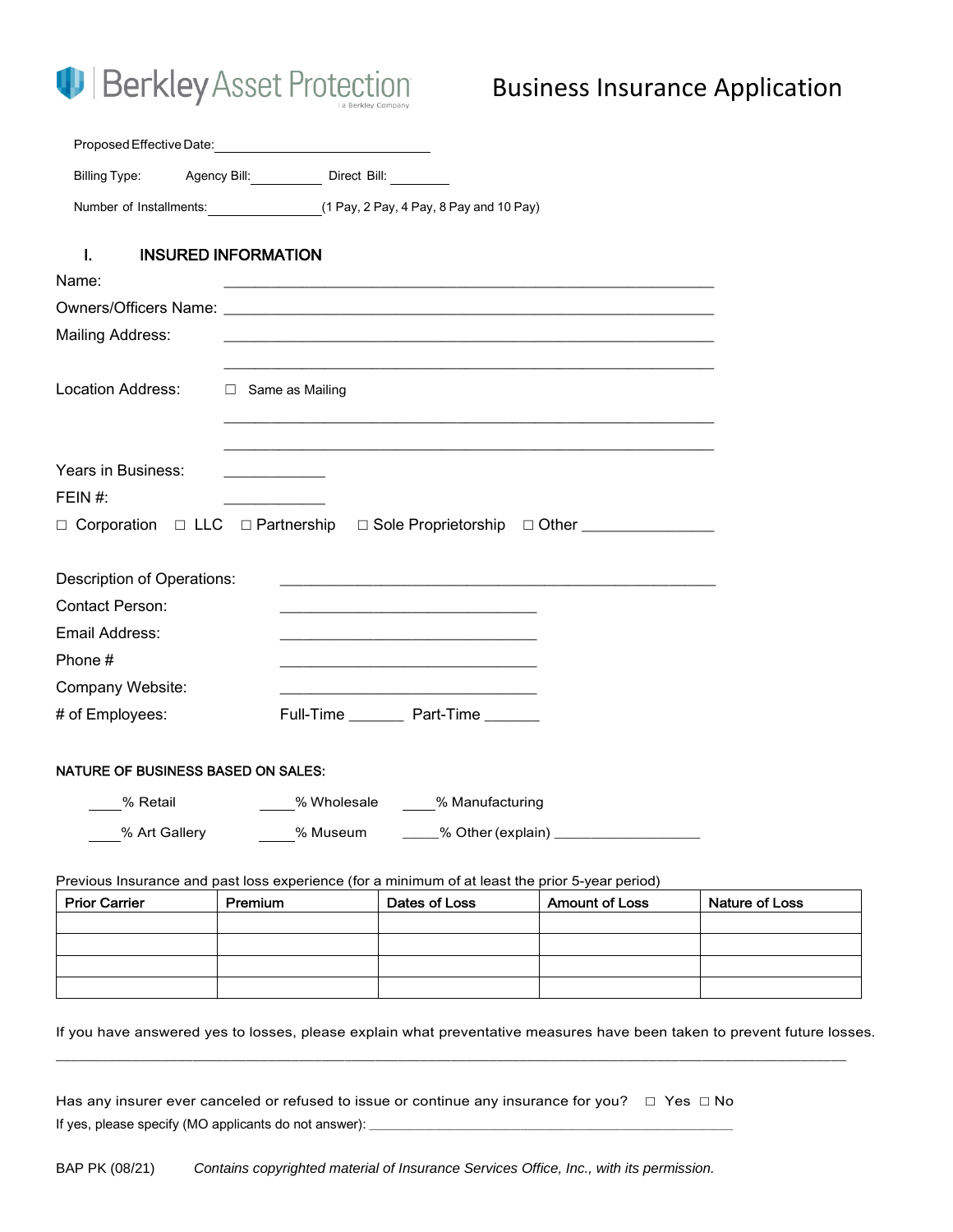

### II. BUILDING INFORMATION

(Please provide complete information for each insured location. Attach separate sheet, if necessary.)

| Location / Address         |                        |
|----------------------------|------------------------|
| Construction               |                        |
| Year Built                 |                        |
| # of Stories               |                        |
| Total Sq. Footage          |                        |
| <b>Total Area Occupied</b> |                        |
| Year of Latest Updates     | Roof                   |
|                            | Plumbing               |
|                            | Wiring                 |
|                            | Heating                |
|                            | Other                  |
| Protection                 | Alarm<br>$\Box$        |
|                            | <b>Central Station</b> |
|                            | Sprinklered            |
|                            |                        |

### III. LIMITS & COVERAGE

| Deductible                        | $\square$ \$1,000 $\square$ \$2,500 $\square$ \$5,000 $\square$ \$10,000 |
|-----------------------------------|--------------------------------------------------------------------------|
| <b>Building</b>                   |                                                                          |
| <b>Business Personal Property</b> |                                                                          |
| Stock (Non-Jewelry, if any)       |                                                                          |
| <b>Business Income</b>            |                                                                          |
|                                   |                                                                          |

### ☐ MORTGAGEE ☐ LOSS PAYEE

| Name | Address | Interest |
|------|---------|----------|
|      |         |          |
|      |         |          |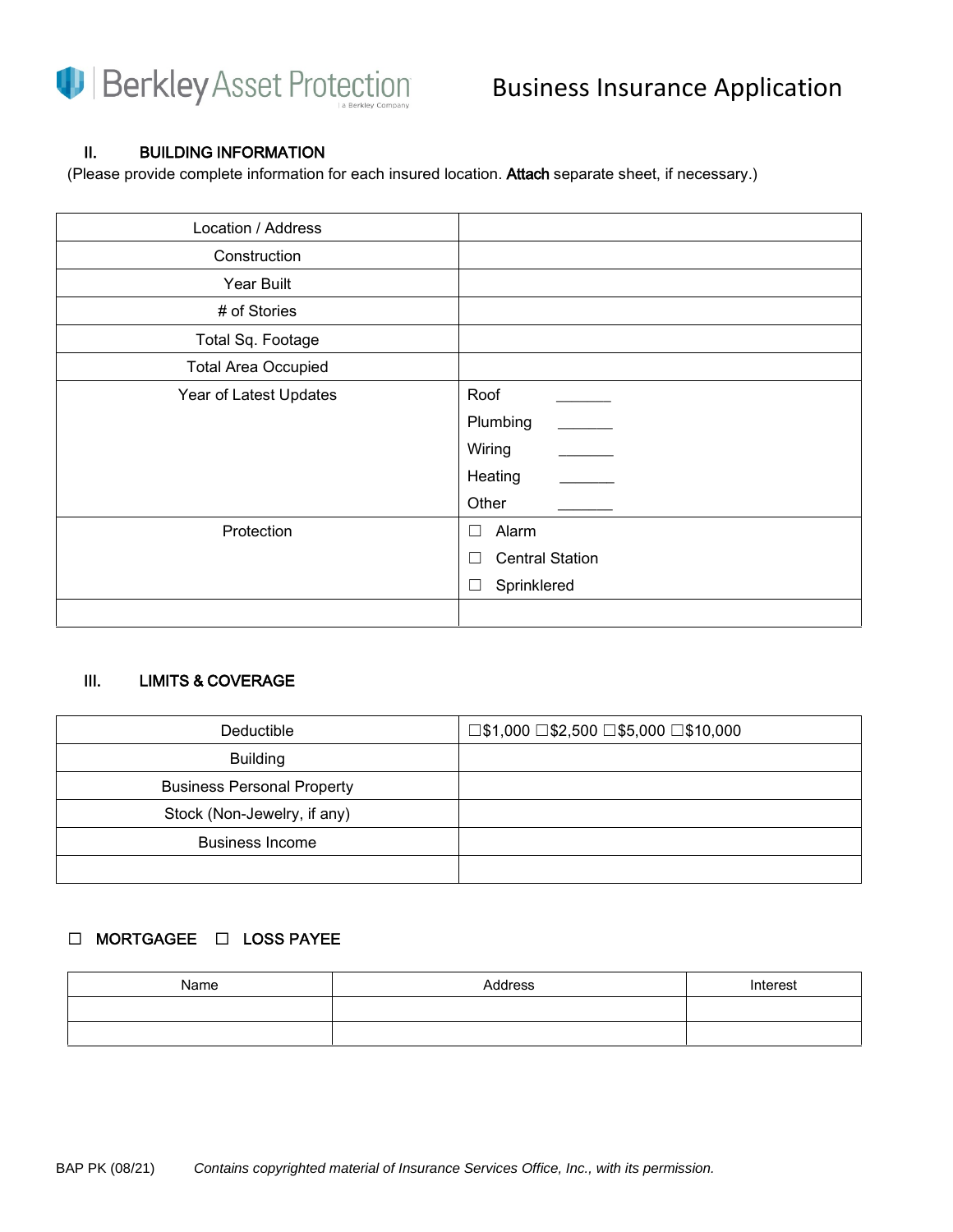

### IV. GENERAL LIABILITY

(\$1M Occurrence / \$2M Aggregate)

| <b>LOC</b> | <b>DESCRIPTION OF OPERATIONS</b> | <b>CLASS</b><br><b>CODE</b> | <b>EXPOSURE / SALES</b> |
|------------|----------------------------------|-----------------------------|-------------------------|
|            |                                  |                             |                         |
|            |                                  |                             |                         |
|            |                                  |                             |                         |
|            |                                  |                             |                         |
|            | * must provide annual sales      |                             |                         |

| Are certificates of insurance obtained from subcontractors / individuals performing work on premises? | □ Yes □ No |
|-------------------------------------------------------------------------------------------------------|------------|
|                                                                                                       |            |

| Any products recalled, discontinued or changed? | $\Box$ Yes $\Box$ No |
|-------------------------------------------------|----------------------|
|                                                 |                      |

\_\_\_\_\_\_\_\_\_\_\_\_\_\_\_\_\_\_\_\_\_\_\_\_\_\_\_\_\_\_\_\_\_\_\_\_\_\_\_\_\_\_\_\_\_\_\_\_\_\_\_\_\_\_\_\_\_\_\_\_\_\_\_\_\_\_\_\_\_\_\_\_\_\_\_\_\_\_\_\_\_\_\_\_\_\_\_\_\_\_\_\_\_\_\_\_\_\_\_\_\_\_\_

### V. ADDITIONAL COVERAGES

| $\Box$ Hired and Non-Owned |
|----------------------------|
|----------------------------|

□ Employee Benefits Liability

|  | $\Box$ Employment Practices Liability (\$100,000 aggregate limit, \$5,000 Deductible) |  |  |  |  |  |  |
|--|---------------------------------------------------------------------------------------|--|--|--|--|--|--|
|--|---------------------------------------------------------------------------------------|--|--|--|--|--|--|

| Is there an employee handbook? | $\Box$ Yes $\Box$ No |
|--------------------------------|----------------------|
|                                |                      |

- Ongoing training? ☐ Yes ☐ No
- Any past claims / incidents? □ Yes □ No

| If yes, provide details: |  |
|--------------------------|--|
|--------------------------|--|

□ Cyber Coverage (\$100,000 aggregate limit, except NY is \$200,000)

|  | • Is encryption utilized for data stored and transmitted including email? | $\Box$ Yes $\Box$ No |  |
|--|---------------------------------------------------------------------------|----------------------|--|
|  |                                                                           |                      |  |

Does the insured utilize a firewall?  $□$  Yes  $□$  No

|  | ■ Is anti-virus software run at least weekly? | $\Box$ Yes $\Box$ No |
|--|-----------------------------------------------|----------------------|
|--|-----------------------------------------------|----------------------|

■ Any past cyber claim or incidents or security breach or data loss? □ Yes □ No If yes, provide details: \_\_\_\_\_\_\_\_\_\_\_\_\_\_\_\_\_\_\_\_\_\_\_\_\_\_\_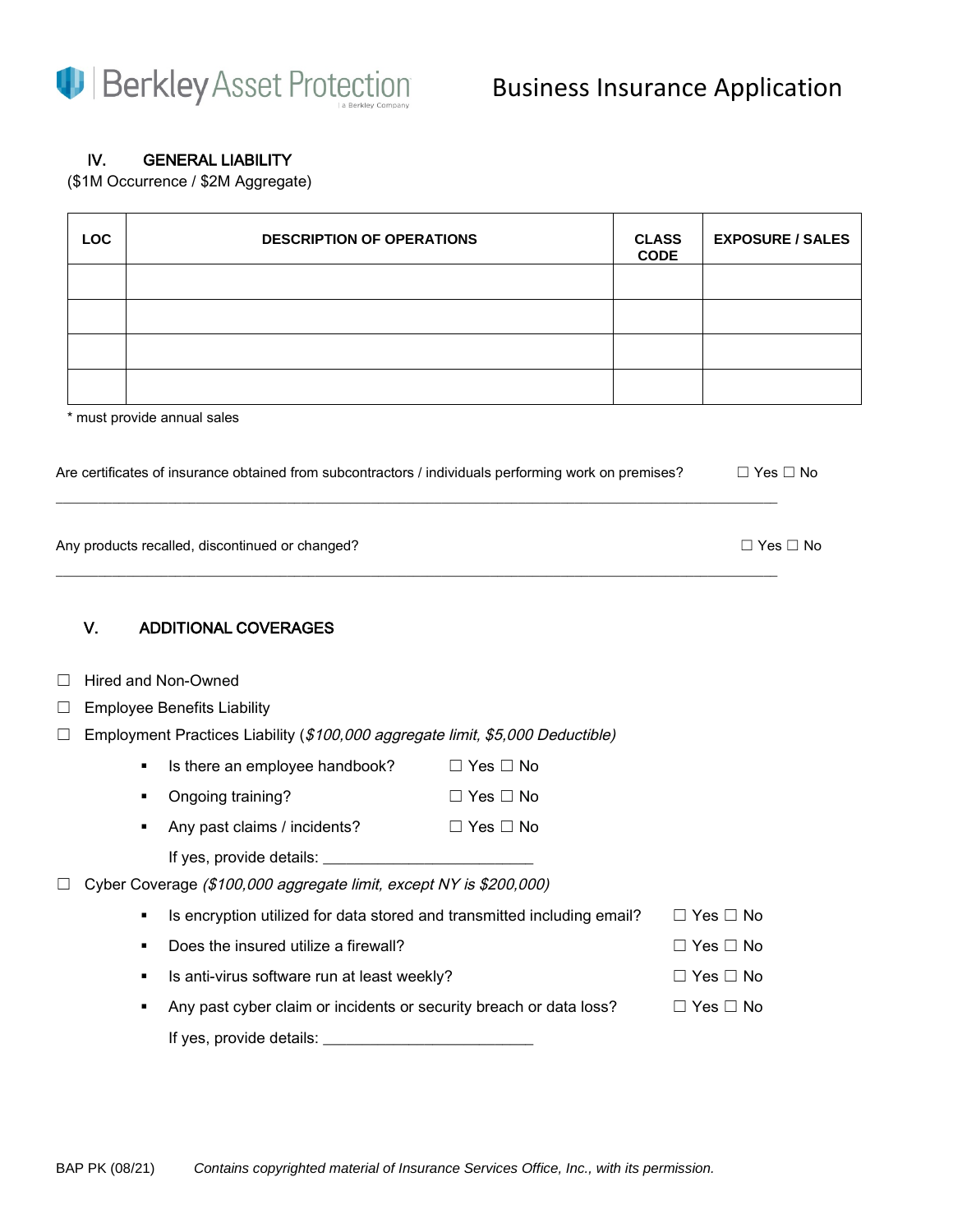

# Umbrella Application

Proposed Effective Date:

### I. GENERAL INFORMATION

Name: \_\_\_\_\_\_\_\_\_\_\_\_\_\_\_\_\_\_\_\_\_\_\_\_\_\_\_\_\_\_\_\_\_\_\_\_\_\_\_\_\_\_\_\_\_\_\_\_\_\_\_\_\_\_\_\_\_\_\_\_\_\_\_

Limit Requested: <del>□</del> \$1,000,000 □ \$2,000,000 □ \$3,000,000 □ \$4,000,000 □ \$5,000,000

Other \$\_\_\_\_\_\_\_\_\_\_\_\_\_\_\_

If umbrella limits are required by contract or agreement, please provide details: \_\_\_\_\_\_\_\_\_\_\_\_\_\_\_\_\_\_\_\_\_\_\_\_\_\_\_\_

### II. UNDERLYING INSURANCE

| Type of Insurance                  | Carrier / Policy # | <b>Eff Dates</b> | <b>Limits of Insurance</b> |
|------------------------------------|--------------------|------------------|----------------------------|
| <b>General Liability</b>           |                    |                  |                            |
|                                    |                    |                  |                            |
| <b>Commercial Auto Liability</b>   |                    |                  |                            |
|                                    |                    |                  |                            |
| <b>Employers Liability</b>         |                    |                  |                            |
|                                    |                    |                  |                            |
| <b>Employee Benefits Liability</b> |                    |                  |                            |
| Claims Made $\square$              |                    |                  |                            |
| Retro Date:                        |                    |                  |                            |

\_\_\_\_\_\_\_\_\_\_\_\_\_\_\_\_\_\_\_\_\_\_\_\_\_\_\_\_\_\_\_\_\_\_\_\_\_\_\_\_\_\_\_\_\_\_\_\_\_\_\_\_\_\_\_\_\_\_\_\_\_\_\_\_\_\_\_\_\_\_\_\_\_\_\_\_\_\_\_\_\_\_\_\_\_\_\_\_\_\_\_\_\_\_\_\_\_\_

### III. UNDERLYING AUTO INFORMATION (if applicable)

| <b>Type of Vehicle</b> |                                                                                                                | <b>Number Owned</b>  | <b>Number Non-Owned</b> |  |
|------------------------|----------------------------------------------------------------------------------------------------------------|----------------------|-------------------------|--|
|                        | <b>Private Passenger</b>                                                                                       |                      |                         |  |
| Light Truck / Van      |                                                                                                                |                      |                         |  |
| <b>Medium Truck</b>    |                                                                                                                |                      |                         |  |
| 1)                     | Has any driver been cited for any motor vehicle violation in the past three years?<br>If yes, provide details: |                      | $\Box$ Yes $\Box$ No    |  |
| 2)                     | Does any vehicle travel an average daily radius greater than 50 miles?                                         | $\Box$ Yes $\Box$ No |                         |  |
| 3)                     | Does the insured own, lease or operate any aircraft / water craft?                                             |                      | $\Box$ Yes $\Box$ No    |  |
| 4)                     | Auto Liability Premium                                                                                         |                      |                         |  |
|                        | BAP PK (08/21)<br>Contains copyrighted material of Insurance Services Office, Inc., with its permission.       |                      |                         |  |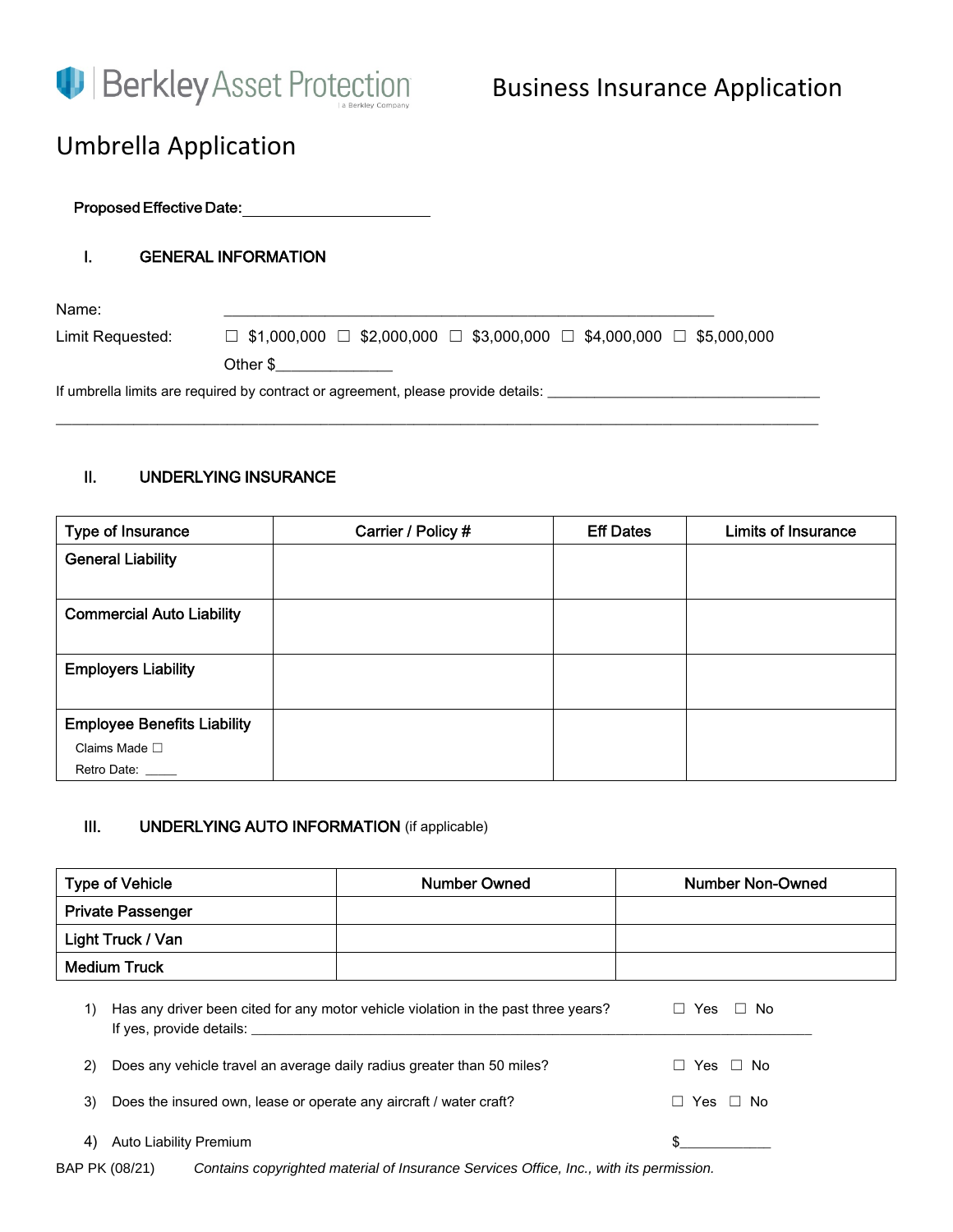

## Business Insurance Application

I understand the information reflected in this application to be true:

Applicant's Signature **Date Date Date Producer's Signature Date** 

#### **State Fraud Warnings**

**Alabama:** Any person who knowingly presents a false or fraudulent claim for payment of a loss or benefit or who knowingly presents false information in an application for insurance is guilty of a crime and may be subject to restitution fines or confinement in prison, or any combination thereof.

\_\_\_\_\_\_\_\_\_\_\_\_\_\_\_\_\_\_\_\_\_\_ \_\_\_\_\_\_\_\_\_\_\_ \_\_\_\_\_\_\_\_\_\_\_\_\_\_\_\_\_\_ \_\_\_\_\_\_\_\_\_

**Arkansas, Louisiana, New Mexico, Rhode Island, West Virginia:** Any person who knowingly presents a false or fraudulent claim for payment of a loss or benefit or knowingly presents false information in an application for insurance is guilty of a crime and may be subject to fines and confinement in prison.

**Colorado:** It is unlawful to knowingly provide false, incomplete, or misleading facts or information to an insurance company for the purpose of defrauding or attempting to defraud the company. Penalties may include imprisonment, fines, denial of insurance and civil damages. Any insurance company or agent of an insurance company who knowingly provides false, incomplete, or misleading facts or information to a policyholder or claimant for the purpose of defrauding or attempting to defraud the policyholder or claiming with regard to a settlement or award payable for insurance proceeds shall be reported to the Colorado Division of Insurance within the Department of Regulatory Agencies.

**District of Columbia:** WARNING: It is a crime to provide false or misleading information to an insurer for the purpose of defrauding the insurer or any other person. Penalties include imprisonment and/or fines. In addition, an insurer may deny insurance benefits if false information materially related to a claim was provided by the applicant.

**Florida:** Any person who knowingly and with intent to injure, defraud, or deceive any insurance company files a statement of claim containing any false, incomplete, or misleading information is guilty of a felony of the third degree.

**Kansas:** An act committed by any person who, knowingly and with intent to defraud, presents, causes to be presented or prepares with knowledge or belief that it will be presented to or by an insurer, purported insurer, broker on any agent thereof, any written, electronic, electronic impulse, facsimile, magnetic, oral, or telephonic communication or statement as part of, or in support of, an application for the issuance of, or the rating of an insurance policy for personal or commercial insurance, or a claim for payment or other benefit pursuant to an insurance policy for commercial or personal insurance which such person knows to contain materially false information concerning any fact material thereto; or conceals, for the purpose of misleading, information concerning any fact material thereto.

**Kentucky:** Any person who knowingly and with intent to defraud any insurance company or other person files an application for insurance containing any materially false information or conceals, for the purpose of misleading, information concerning any fact material thereto commits a fraudulent insurance act, which is a crime.

**Maine, Tennessee, Virginia, Washington:** It is a crime to knowingly provide false, incomplete or misleading information to an insurance company for the purpose of defrauding the company. Penalties include imprisonment, fines and denial of insurance benefits.